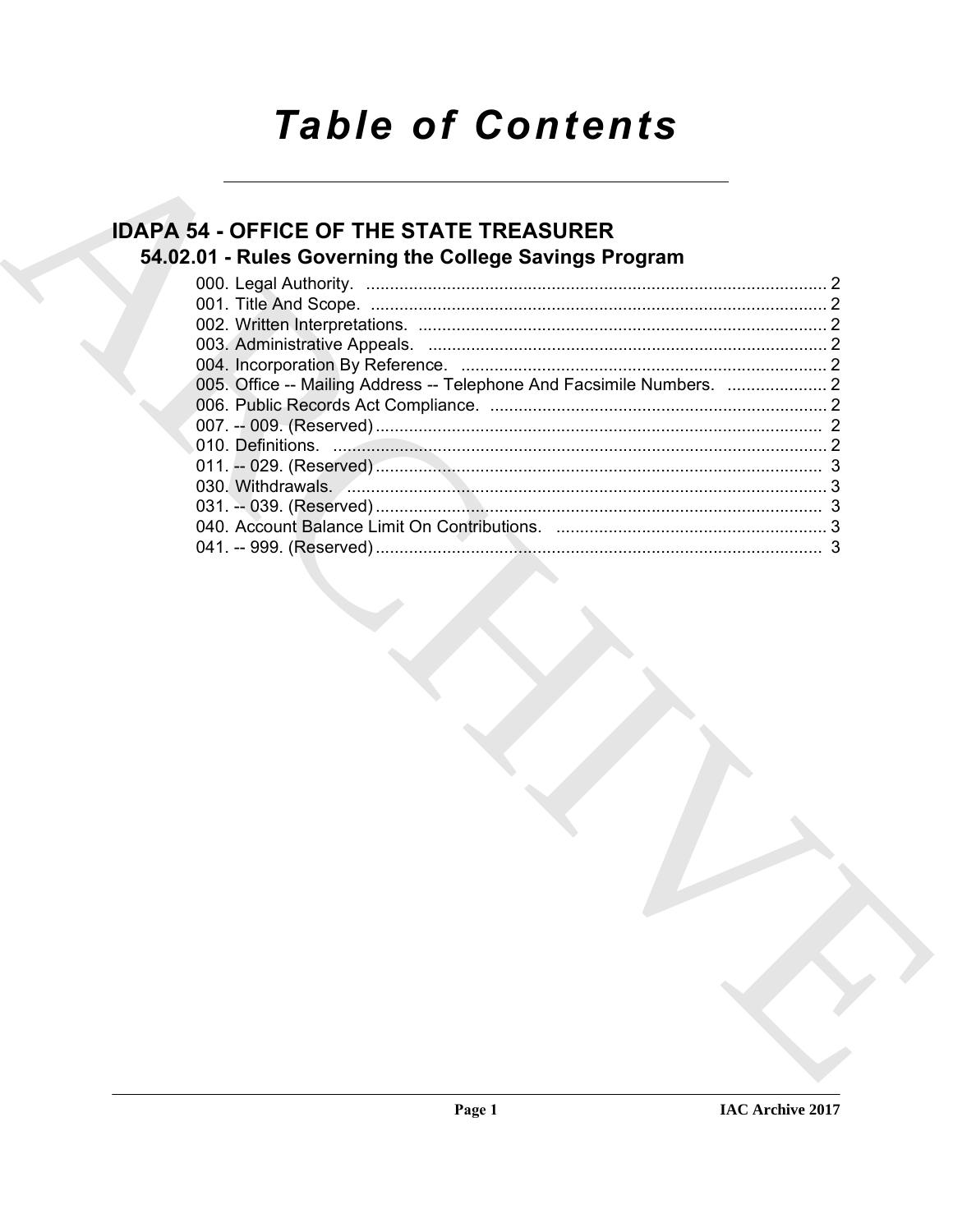#### **IDAPA 54 TITLE 02 CHAPTER 01**

## **IDAPA 54 - OFFICE OF THE STATE TREASURER**

#### **54.02.01 - RULES GOVERNING THE COLLEGE SAVINGS PROGRAM**

#### <span id="page-1-2"></span><span id="page-1-1"></span>**000. LEGAL AUTHORITY.**

Section 33-5402(1), Idaho Code, authorizes the State College Savings Program Board to interpret Title 33, Chapter 54, Idaho Code, in rule as may be necessary or appropriate to carry out the provisions and purposes of the College Savings Program. (4-2-08)

#### <span id="page-1-3"></span>**001. TITLE AND SCOPE.**

**01.** Title. These rules shall be cited in full as IDAPA 54.02.01, "Rules Governing the College Savings". Program." (3-15-02)

**02. Scope**. These rules interpret Title 33, Chapter 54, Idaho Code, and prescribe the conditions and standards for the Program required to be specified in rule under the provisions of Title 33, Chapter 54, Idaho Code.  $(4-2-08)$ 

<span id="page-1-4"></span>**002. WRITTEN INTERPRETATIONS.**

In accordance with Section 33-5402(5), Idaho Code, the State College Savings Program Board may issue written statements that pertain to the interpretation of the rules of this chapter, or to the documentation of compliance with the rules of this chapter. (4-2-08)

#### <span id="page-1-5"></span>**003. ADMINISTRATIVE APPEALS.**

This chapter does not provide for appeal of the requirements for deposits to and withdrawals from the Program.<br>Disputes under the Program shall be governed by the terms of the Program Documents. (4-2-08) Disputes under the Program shall be governed by the terms of the Program Documents.

#### <span id="page-1-6"></span>**004. INCORPORATION BY REFERENCE.**

No documents have been incorporated by reference into these rules. (3-15-02)

#### <span id="page-1-7"></span>**005. OFFICE -- MAILING ADDRESS -- TELEPHONE AND FACSIMILE NUMBERS.**

The mailing address of the Program is, C/O Office of the State Treasurer, P. O. Box 83720, Boise, Idaho 83720-0091. The telephone number of the Program is (208) 334-3200. The Program's facsimile number is (208) 332-2960.  $(4-2-08)$ 

#### <span id="page-1-8"></span>**006. PUBLIC RECORDS ACT COMPLIANCE.**

The records associated with the Program are subject to the provisions of the Idaho Public Records Act, Title 74, Chapter 1, Idaho Code. (3-15-02) Chapter 1, Idaho Code.

#### <span id="page-1-9"></span>**007. -- 009. (RESERVED)**

#### <span id="page-1-11"></span><span id="page-1-10"></span>**010. DEFINITIONS.**

<span id="page-1-12"></span>Except where supplemented by the definitions in Section 010 of these rules, the definitions in Section 33-5401, Idaho Code, shall apply to terms used in these rules.

<span id="page-1-0"></span>**EXAMPLE REACTIVE STATE TREASURER**<br> **EXAMPLE SALES GOVERNING THE COLLEGE SAVINGS PROGRAM**<br> **EXAMPLE SALES GOVERNING THE COLLEGE SAVINGS PROGRAM**<br> **EXAMPLE SALES CONTINUES CONTINUES CONTINUES (SEE CONTINUES)**<br> **EXAMPLE SAL 01. Account Balance Limit on Contributions**. The maximum total balance amount for all accounts established under the Program for the benefit of the same designated beneficiary as established by the State College Savings Program Board from time to time and set forth in the Program Documents, but in no event more than the amount permitted under 26 U.S.C. Section 529. amount permitted under 26 U.S.C. Section 529.

<span id="page-1-13"></span>**02.** Account Owner. The individual, trust, estate, partnership, association, or corporation identified as unt Owner in the Program Documents. (4-2-08) the Account Owner in the Program Documents.

**Section 000 Page 2**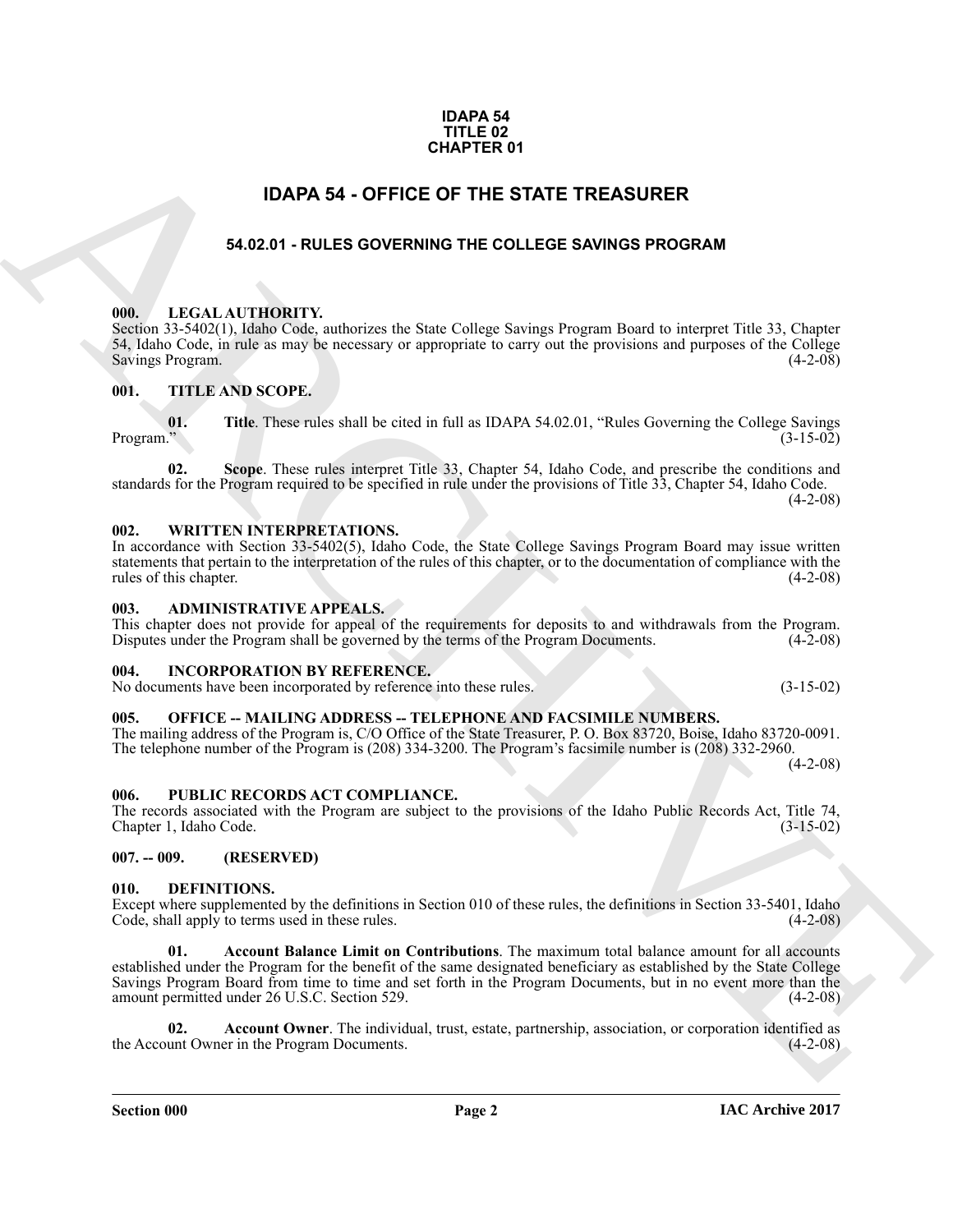<span id="page-2-6"></span>**03. Earnings**. The total account balance on a particular date minus the deposits to the account as of that date. (4-2-08) that date.  $(4-2-08)$ 

<span id="page-2-7"></span>**04. Program**. The College Savings Program and the Idaho College Savings Trust established under Title 33, Chapter 54, Idaho Code. (4-2-08)

**05. Program Documents**. Written documents governing the agreement between the Account Owner and the Program, including the following: the written description of terms, policies, and procedures applicable to the Program; the Program application signed by the Account Owner; the participation agreement signed by the Account Owner; and, any form provided by the Program and signed by the Account Owner. (4-2-08)

<span id="page-2-12"></span><span id="page-2-9"></span><span id="page-2-8"></span>**06.** Rollover Distribution. Shall have the meaning set forth in 26 U.S.C. Section 529(c)(3)(C)(i).  $(5-3-03)$ 

#### <span id="page-2-0"></span>**011. -- 029. (RESERVED)**

#### <span id="page-2-10"></span><span id="page-2-1"></span>**030. WITHDRAWALS.**

**01. Minimum Deposit Period**. Account Owners may request withdrawal of all or part of the balance ount if the amount requested has been on deposit in the account for ten (10) days or longer. (4-2-08) in an account if the amount requested has been on deposit in the account for ten  $(10)$  days or longer.

<span id="page-2-11"></span>**02. Determination of Qualified and Non-Qualified Withdrawals**. The Account Owner shall be responsible for satisfying requirements of the United States Internal Revenue Service and the Idaho Tax Commission concerning proof that a withdrawal is a qualified withdrawal. (4-2-08) concerning proof that a withdrawal is a qualified withdrawal.

#### <span id="page-2-2"></span>**031. -- 039. (RESERVED)**

#### <span id="page-2-5"></span><span id="page-2-3"></span>**040. ACCOUNT BALANCE LIMIT ON CONTRIBUTIONS.**

Office of the State Treasurer<br>
Had date.<br>
Had dates a result of the state system in the case of system and the local control as equal to the system in the state of the system of the system of the system of the system of t That portion of a deposit to an account that causes the total balance of the account, together with other accounts established under the Program for the benefit of the same designated beneficiary, to exceed the Account Balance Limit on Contributions shall be rejected. Accounts that have reached the Account Balance Limit on Contributions may continue to accrue Earnings, and no withdrawal or Rollover Distribution will be required as the result of such accrual. In determining an account's balance for purposes of the Account Balance Limit on Contributions, only balances in accounts established under the Program shall be included. (4-2-08)

#### <span id="page-2-4"></span>**041. -- 999. (RESERVED)**